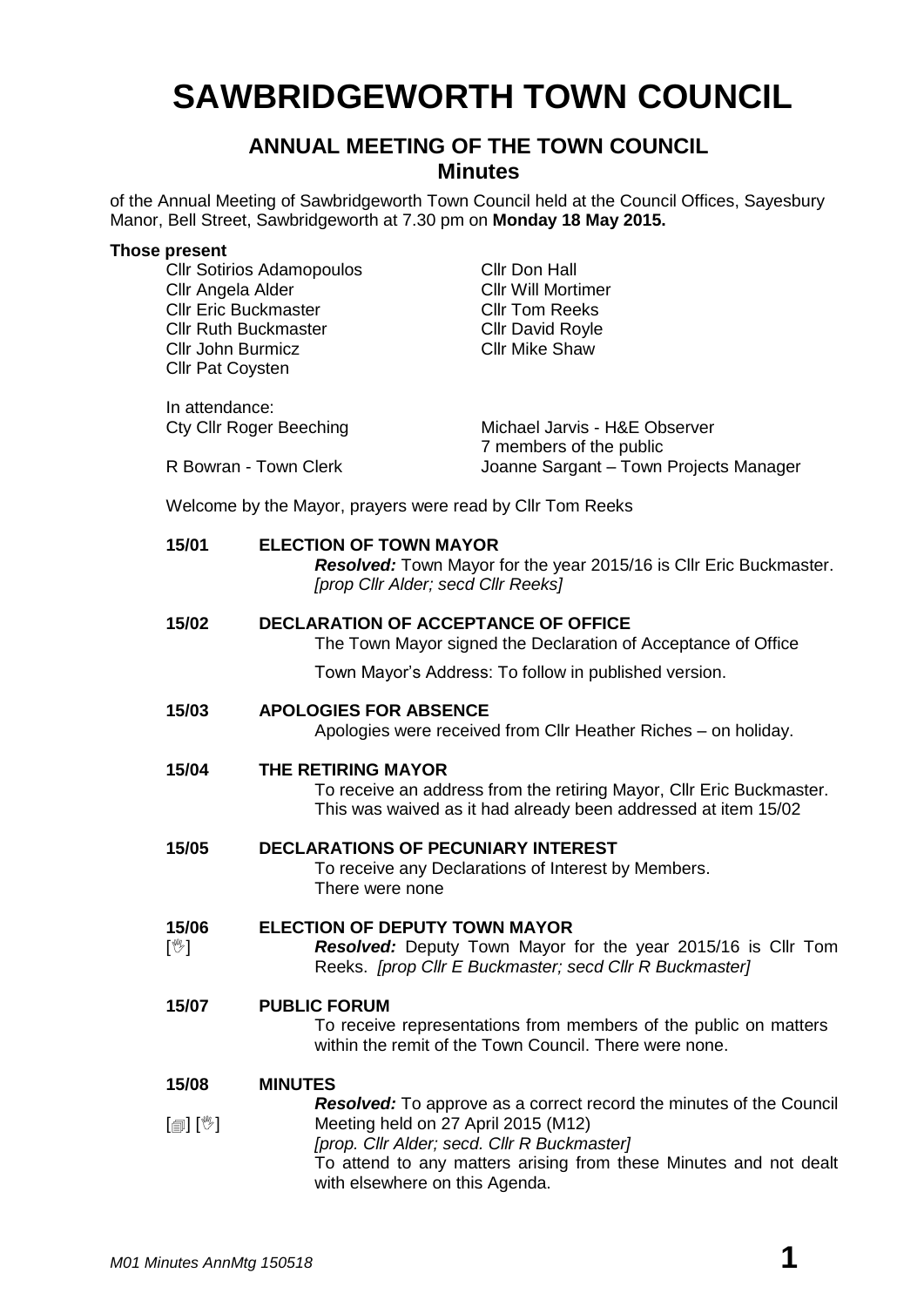**Minute 14/185:** Cllr Royle asked what follow up would there be to the recent Opinion Survey. Clerk responded that it had been a broad brush survey to established areas for action by the new council. Detailed surveys would take place to drill down into each area.

#### **15/09 PLANNING COMMITTEE**

*Received and noted:* the minutes of the Planning Committee Meeting held on:

 $\lceil$  $\blacksquare$ 27 April 2015 (P21)

#### **15/10 MAYOR'S CORRESPONDENCE/COMMUNICATIONS**

To receive Mayor's appointments and communications

The mayor summarised the protocol to be followed at meetings of the council:

- Members should stand when recognised and address the council through the chair.
- Members will sit and be silent if the mayor stands.
- Officers will remain seated when addressing the council
- Attendance at prayers is optional and members may stand aside if they wish.

Cllr Alder reminded Members that it was expected that they would attend at all civic functions to represent the council.

#### **15/11 REPRESENTATIVES REPORTS**

To receive representatives reports from:

- o County Councillor Roger Beeching MBE JP congratulated new members on their election and also to returning members of the council.
	- o He said that he had been involved with the town council as a member and as a mayor since 1976. He appealed for the council to remain non-political and to serve the people of Sawbridgeworth.
	- o He reminded members that being in the town council they were but one part of the chain of democracy that extended through the District Council and the County Council.
	- o He asked that Members familiarise themselves with the roles and responsibilities of each of the three tiers of local government and address issues accordingly.
- o District Councillor Eric Buckmaster said that although provisional roles had been suggested to the three District Council Members, they could not be ratified until the first meeting of EHDC which will be on 20 May.
- o Hertfordshire Police were not present due to operational priorities
- o Other Representatives: no reports.

#### **15/12 CLERK'S REPORT**

- **Members Register of Interests.** Members are reminded that they must declare any Pecuniary Interests and should advise the Clerk of them within 28 days.
- **CCTV.** Confirmed that an additional camera had been installed to monitor the exit from the Bell Street car park which was suffering from frequent entrances by vehicles causing a hazard to pedestrians and other car users.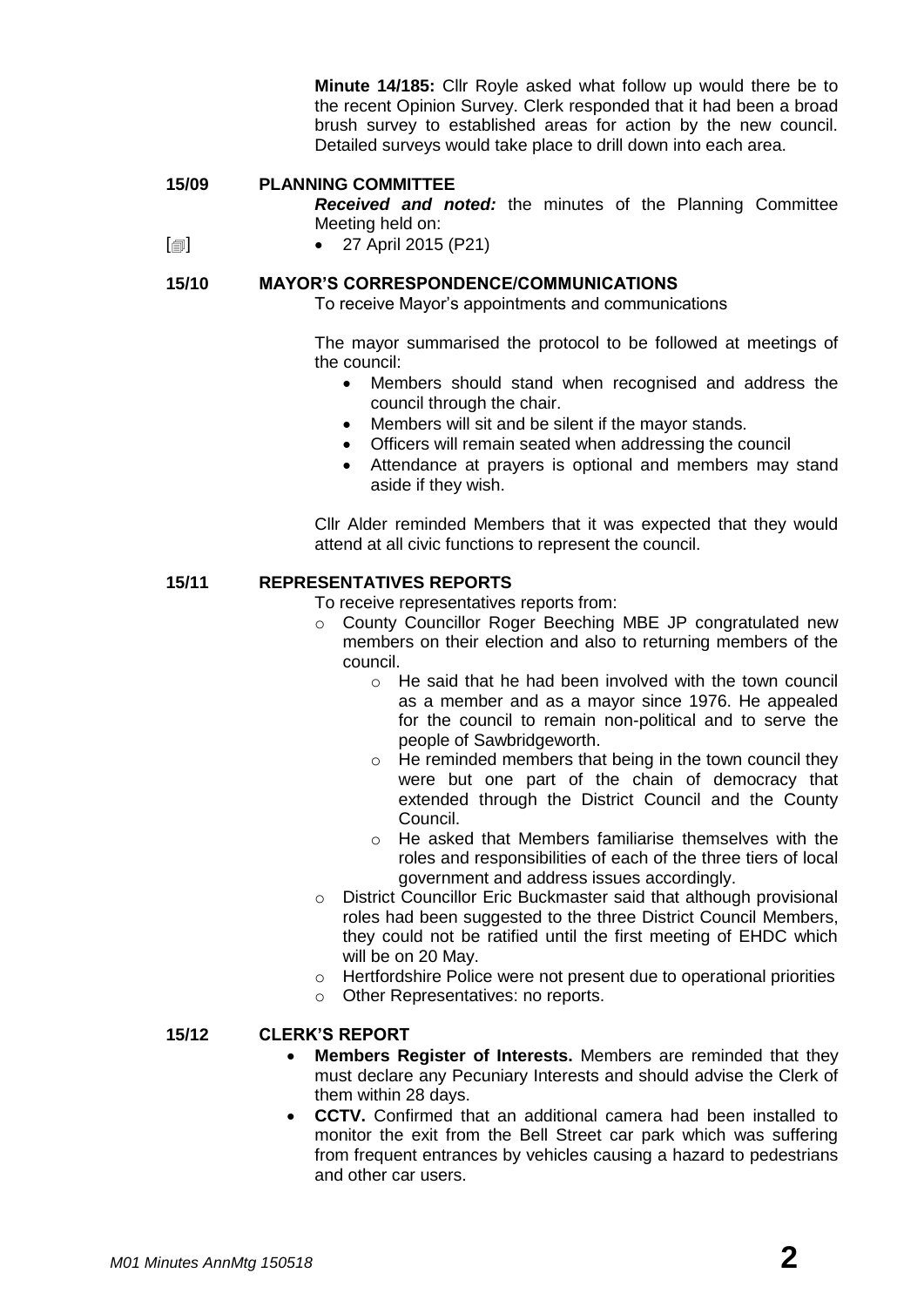**Cemetery.** Confirmed that major works had been carried out including tree surgery, resurfacing of all the road-ways and the finishing of repairs to the Memorial Wall.

### **15/13 THE HAILEY CENTRE** *Received:* The Hailey Centre Executive Committee Chairman's Report for 2014 *[attached as Appendix A]*

#### **15/14 SAWBRIDGEWORTH YOUNG PEOPLES RECREATION CENTRE**

- 1. *Received:* The SYPRC Chairman of Management Committee's Report for 2014 *[attached as Appendix B]*
- 2. *Resolved:* To appoint Committee Members, and receive details of co-opted committee members for 2015/16 as follows: Nominated members: Cllrs Adamopoulos, Reeks and Alder. Public members: Derek Filler; Ron Alder; Gill Hawkins; Jo Sargent; Lisa Mott and the Police. *[prop. Cllr Alder; secd. Cllr R Buckmaster]*

#### **15/15 COMMITTEES**

To appoint Committee, sub-Committee and Working Party members for the year 2015/16

- a. Planning committee
- $[\mathbb{V}]$ i. Delegation of authority to Chairman and Deputy Chairman for the months of August and December *[prop. Cllr Coysten; secd. Cllr R Buckmaster]*
	- ii. Town Action Plan Working Party
	- b. Amenities committee
	- c. Finance & Policy committee
- $\Box$

ii. Communications working party

*[committee structure attached as Appendix C]*

*[prop. Cllr Alder; secd. Cllr Adamopoulos]*

i. Appraisals & Appointments sub-committee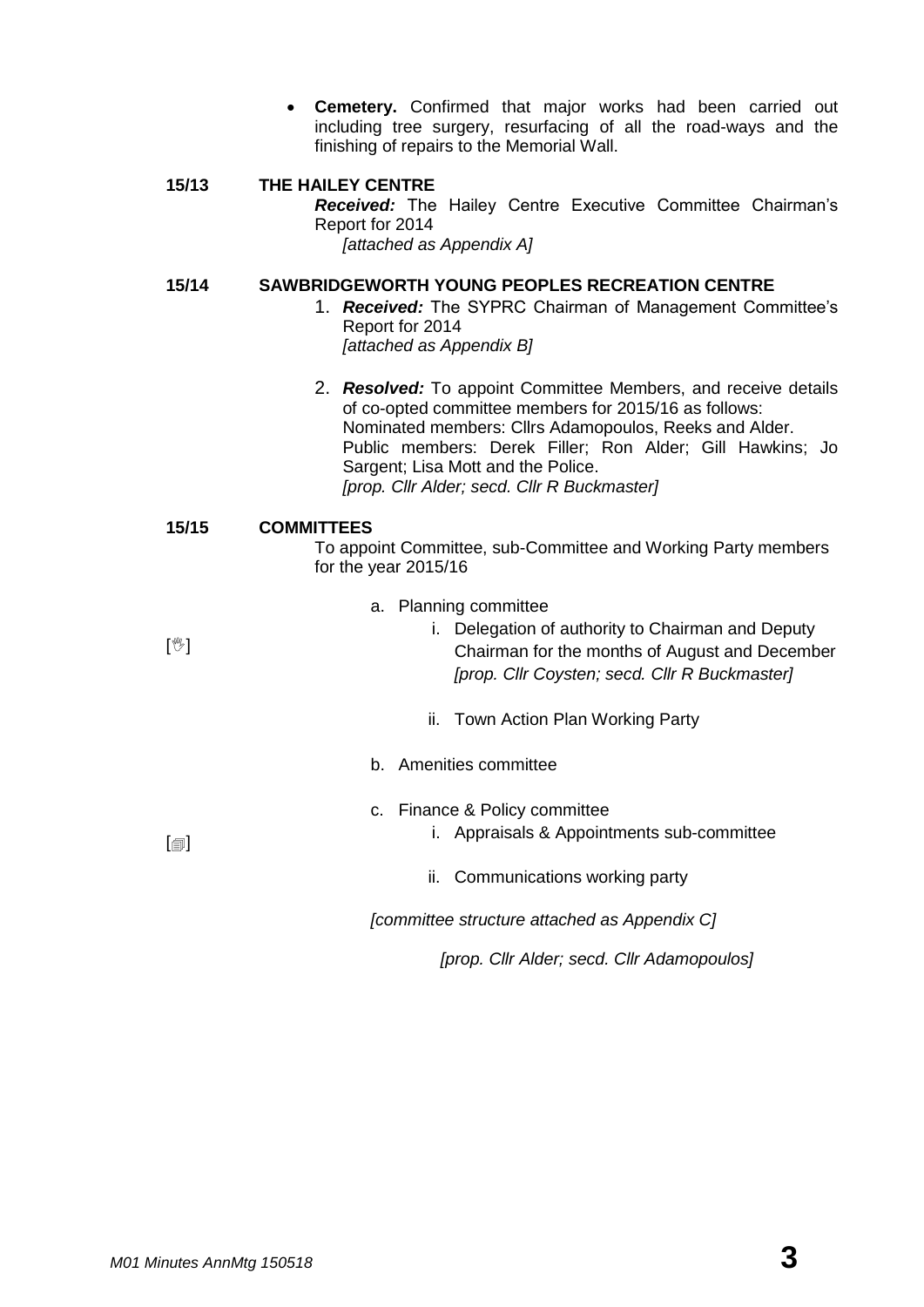#### **15/16 CHAMPIONS**

*Resolved:* To appoint members as Champions for areas of Council responsibility as follows:

| 1. | Allotments                            | <b>CIIr E Buckmaster</b> |
|----|---------------------------------------|--------------------------|
|    | 2. Cemetery                           | <b>Cllr P Coysten</b>    |
| 3. | Footpaths & Open Spaces               | Cllr D Royle             |
| 4  | <b>Recreation Areas</b>               | Cllr R Buckmaster        |
|    | 5. Floral Displays and Planters       | Cllr P Coysten           |
|    | 6. Young People                       | Cllr T Reeks             |
|    | 7. Town Action Plan                   | Chair of Working party   |
|    | 8. Emergency Plan                     | Cllr J Burmicz           |
|    | 9. Transport and Community Buses      | Cllr H Riches            |
|    | 10. Economic Development              | Cllr A Alder             |
|    | 11. Memorial Hall                     | Cllr R Buckmaster        |
|    |                                       | (Shadow Cllr D Hall)     |
|    | 12. Rivers Heritage Site & Orchard Gp | <b>CIIr E Buckmaster</b> |
|    | 13. Crime & Disorder                  | Cllr S Adamopoulos       |
|    | 14. Remembrance Day                   | Cllr T Reeks             |
|    |                                       | (Shadow Cllr D Hall)     |
|    |                                       |                          |

*[prop. Cllr Coysten; secd. Cllr Reeks]*

#### **15/17 REPRESENTATIVES**

*Resolved:* To appoint/nominate representatives to serve on other organisations as follows:

|    | 1. C.P.R.E.                                            | Cllr D Royle                               |  |  |  |  |
|----|--------------------------------------------------------|--------------------------------------------|--|--|--|--|
|    |                                                        | 2. F & B Educ. Foundation (Sawbo & Harlow) |  |  |  |  |
|    |                                                        | Cllr S Adamopoulos                         |  |  |  |  |
| 3. | <b>Hailey Centre</b>                                   | Cllrs A Alder, P Coysten                   |  |  |  |  |
|    |                                                        | & J Burmicz                                |  |  |  |  |
|    | 4. Mann Memorial Cottages                              | <b>CIIr Pat Coysten</b>                    |  |  |  |  |
|    | 5. Friends of Pishiobury Park                          | Cllr M Shaw                                |  |  |  |  |
| 6. | Sawbo Orphanage in Sri Lanka                           | Cllr E Buckmaster                          |  |  |  |  |
|    | 7. Sawbo Memorial Hall Trust                           | Cllr R Buckmaster                          |  |  |  |  |
|    | 8. Sawbo Sports Association                            | Mr Barry Hodges                            |  |  |  |  |
|    | 9. Sawbo Town Twinning Association Cllr E Buckmaster   |                                            |  |  |  |  |
|    | 10. Sawbo Trust                                        | Clirs A Alder & R Buckmaster               |  |  |  |  |
|    | 11. Sawbo & District CVS                               | Cllrs E Buckmaster & P Coysten             |  |  |  |  |
|    | 12. Stop Harlow North Campaign                         | Cllrs A Alder & D Royle                    |  |  |  |  |
|    | 13. Windhill 21 (formerly Ducking Centre) Cllr A Alder |                                            |  |  |  |  |
|    |                                                        |                                            |  |  |  |  |
|    |                                                        |                                            |  |  |  |  |

*[prop. Cllr Reeks; secd. Cllr Coysten]*

#### **15/18 SUBSCRIPTIONS**

*Resolved:* To consider the payment of the Subscriptions for the year 2015/16

> *[schedule of subscriptions attached as Appendix D] [prop. Cllr Royle; secd. Cllr R Buckmaster]*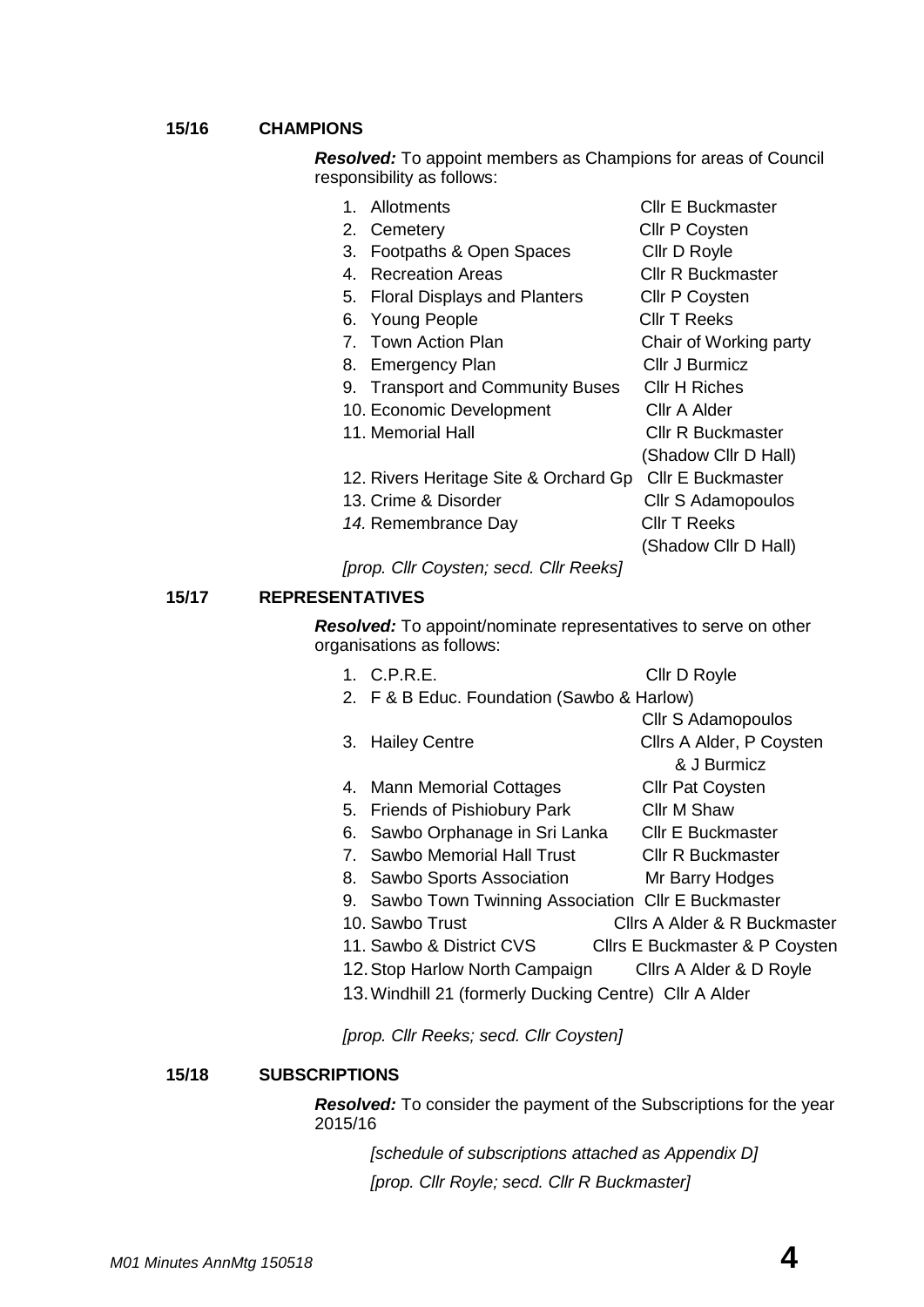#### **15/19 CALENDAR OF MEETINGS**

*Resolved:* To consider and approve the Calendar of Council and Committee meetings for the year to June 2016

*[proposed schedule attached as Appendix E]*

*[prop. Cllr R Buckmaster; secd. Cllr Reeks]*

#### **15/20 DEPOSIT & CONSULTATION DOCUMENTS**

To note receipt of any Documents for Noting and Consultation. There were none

#### **15/21 VARIATION OF GRANT**

*Resolved:* To consider a change of purpose for the use of a grant to High Wych pre-school. Grant was made to purchase indoor play equipment which was found to be not fit for purpose. Request that grant be now used for IT equipment.

*[prop. Cllr Alder; secd. Cllr R Buckmaster]*

#### **15/22 GENERAL POWER OF COMPETENCE**

*Resolved:* To confirm eligibility to continue to use the General Power of Competence. Eligibility depends on there being at least two thirds of the number of seats on the Council filled by elected Councillors and the Clerk to the Council must hold at least one of two specified qualifications.

*[prop. Cllr Coysten; secd. Cllr Buckmaster]*

#### **15/23 FINANCIAL REPORT**

*Noted:* The current Financial Report

#### **15/24 ACCOUNTS FOR PAYMENT**

*Noted and Approved:* Accounts for payment

Meeting closed at 20:35

The next meeting of the Town Council will be held at 7.30 pm on Monday 29 June 2015 in the Council Chamber at Sayesbury Manor, Bell Street Sawbridgeworth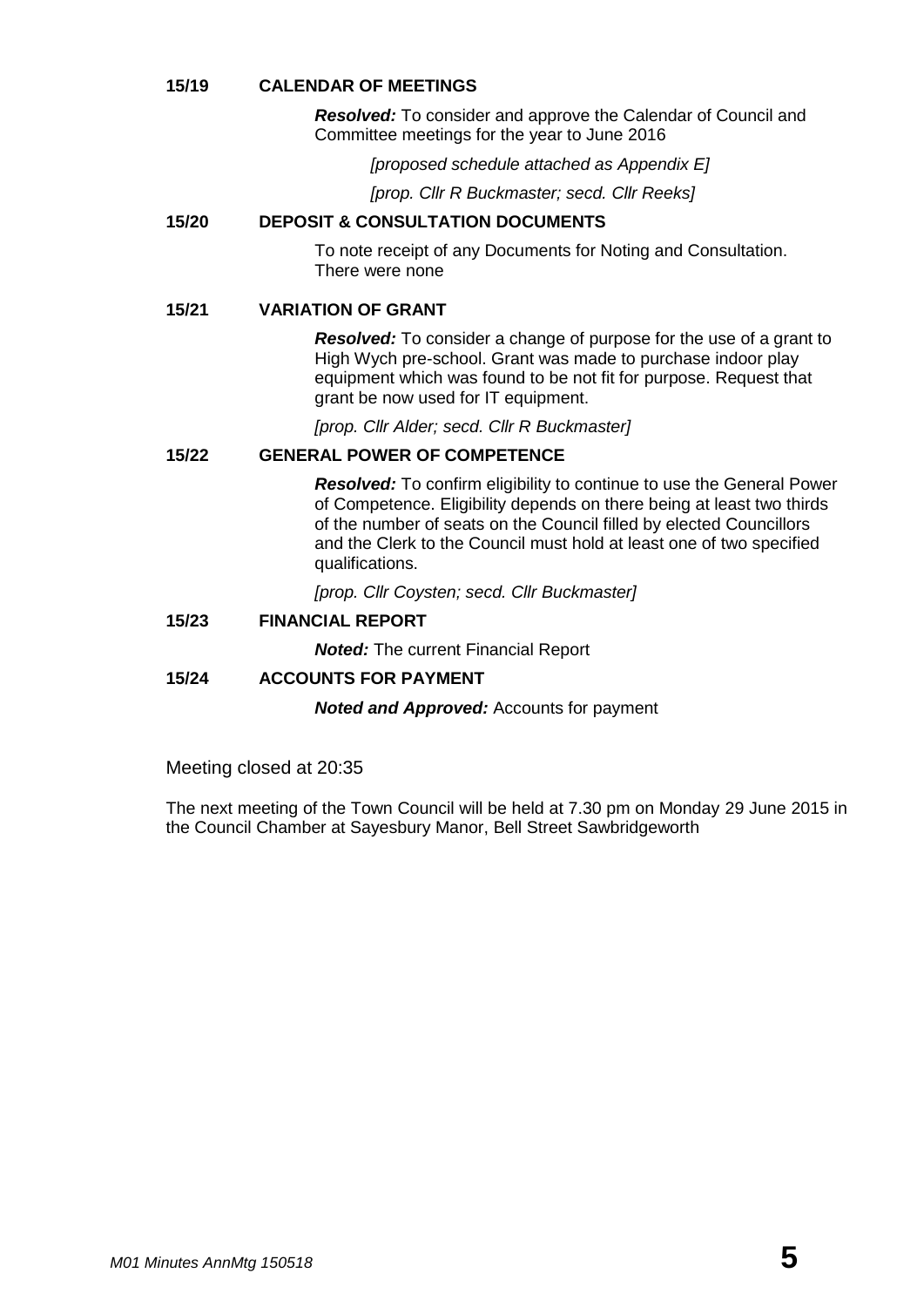#### **HAILEY CENTRE**

#### **CHAIRMAN'S REPORT TO THE ANNUAL TOWN MEETING 14 APRIL 2014**

Objects and Powers

#### **The Trust is established for the benefit of older people in the Parish of Sawbridgeworth with the object of improving their quality of life.**

The Board met on four occasions during the period covered by this report and has dealt with matters relating to the efficient running of the Centre including reviewing the health and safety policy, financial management arrangements, staffing and safeguarding issues and rates of pay. The Management Committee has also met four times and has made various recommendations to the Board to enhance the smooth running of Centre activities.

The serving Trustees are:

| Councillors - Mrs. Angela Alder - Chairman)<br>Mrs. Pat Coysten<br>Mr. Peter Mitchell                                                               |  | ) four year terms May 2015     |
|-----------------------------------------------------------------------------------------------------------------------------------------------------|--|--------------------------------|
| Community - Mr. Eric Buckmaster<br>Mr. Colin Gill - Honorary Treasurer<br>Mr. Tony Fitch<br>Mr. Ralph Reed - Deputy Chairman<br>Mr. Steve Robertson |  | ) three year terms<br>May 2017 |

The Trustees are very grateful to the Town Council for the grant towards the cost of utilities and to Hertfordshire County Council and Community Services for its grant towards staffing costs. During this year the Board was grateful for a grant from East Herts District Council towards the cost of the new extractor cooker hood which was essential in order to obtain the required certification for the cooker itself. The Board gratefully acknowledges the very generous donation from the family of a regular visitor who expressly remembered the Centre in her Will. Contributions from all sources of financial support is much appreciated which helps to keep the Centre a welcoming, attractive and vibrant place to visit for the older people of Sawbridgeworth. The Board is very aware of the pressure on local authorities and makes every effort to control expenses as well as fund raising for the benefit of the users of the Centre. The Board is fortunate in having an excellent Honorary Treasurer who keeps a tight hold on expenditure.

The new Sawbridgeworth Town Council offices, now attached to the Centre, has opened up new ways of co-operation to the mutual benefit of both by shared use of the facilities which this year included an early morning breakfast served in the Centre prior to the Act of Commemoration of the start of WW1. The Centre was again able to hold the Christmas Fayre, Summer Fete and Art and Photography Exhibition in the Council Chamber with refreshments in the main hall.

As last year I am able to report continuing success of the catering at the Centre and we fully acknowledge that it is very much due to Mrs. Gill's catering expertise and the wonderful support she receives from the volunteers who assist her with food preparation. The volunteers also provide a waitress service week in and week out. Without our volunteers the Centre would not be able to survive. I am delighted to report that on a recent inspection by the Environmental Health Officer we have retained our five star rating for our catering service.

The Management Committee has met regularly throughout the year and offered sound and practical advice to the Board which has been warmly received and acted upon.

One of the important issues the Board addressed this year concerned facilitating easy access to the Centre for our visitors with mobility scooters. With some adjustments to the back gate and rear entrance people with mobility issues can now access the building independently. The alterations have also enabled those visitors coming from a south easterly direction to gain entrance without going round the whole building.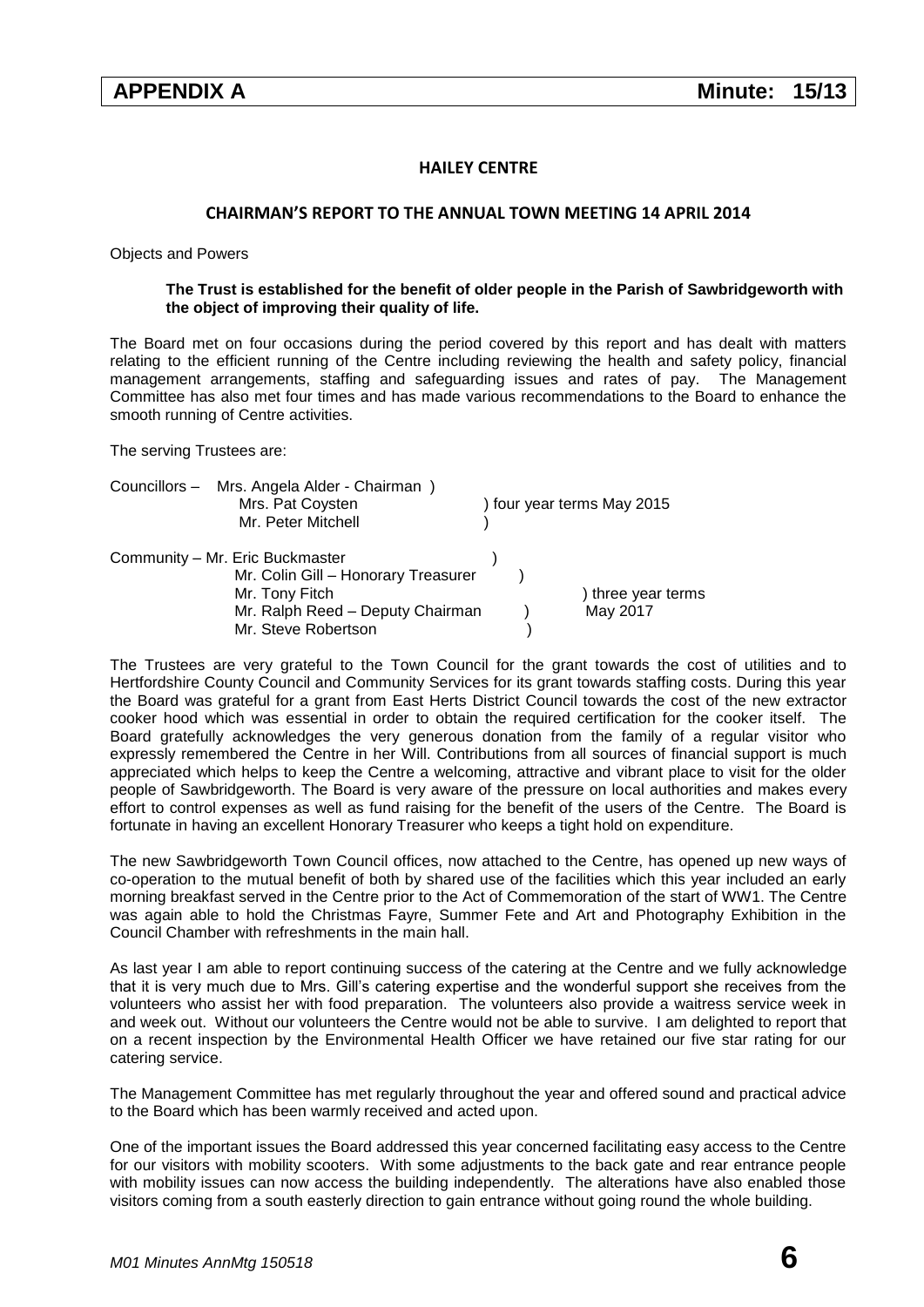In April the Board organised the annual "Thank you" lunch for our wonderful volunteers which was well attended by the volunteers plus their partners or friends. Mrs. Gill and her family cooked ad served the delicious meal much to the enjoyment of all.

Centre activities throughout the year have been well supported and the outings and events enjoyed to the full by Centre users and their friends. The Centre provided 5,050 lunches this year and 160 seats on food shopping trips. Unfortunately lack of volunteer drivers has forced the Centre to limit the number of trips to once a fortnight. The Centre users had 10 days out and 2 holidays. The use of the community bus this year has declined also due to lack of volunteer drivers and people are now making their own way to the Centre independently or by using Sawbobus managed and staffed by Sawbridgeworth Town Council. We still cater for those with specific transport needs either by volunteers picking them up or by use of taxis.

The Centre continues to run two keep-fit sessions, on Mondays and Tuesdays each week with a full complement of participants. The Photography sessions on a Wednesday morning and the Silver Surfers on Thursday mornings are both "manned" by volunteer instructors and all slots filled. The Whist, Bingo and Art sessions along with craft and decoupage are also fully supported.

The Quiz, Film show and Musical afternoons continue to prove highly popular and profitable events. The new Camera Club has just celebrated its third birthday and continues to go from strength to strength. Apart from the fun and pleasure the members derive from the Club itself, where they have been out and about taking photographs, some of which have been used as front covers for our monthly Newsletter, they have assisted with the fund raising activities at the Centre. Many of the Centre users have taken advantage of the Camera club to have their pictures taken for bus passes or passport renewals.

The usual fund raising events such as the May Fayre, Summer Fete and Christmas Fayre together with the various raffles throughout the year and the monthly Farmers' Market have all contributed to the vitality of life at the Centre. All these activities have increased not only the income but raised the profile of the Centre and what it can offer to older people in Sawbridgeworth.

The visiting Chiropodist delivered 459 treatments this year, the Hearing Aid Specialist had 120 consultations. Their attendance at the Centre on a regular basis and their professional expertise is very much appreciated by the people they serve.

In January the Centre held its annual New Year celebration lunch at the Hunters' Meet at Hatfield Heath which was delicious and we were pleased to have the Mayor of Sawbridgeworth as our special guest enjoying the occasion with us. The function was a huge success and attended by a hundred regular users of the Centre. As well as our now annual New Year lunch the Centre has special lunch events to celebrate occasions such as Mothering Sunday, Valentine's day, Easter, Father's Day, Halloween and our own Christmas lunch in the Centre. Mrs. Gill pulls out all the stops to produce an excellent Christmas meal and even recruits her family members to do the waitressing!

The Centre has received regular press coverage over the twelve months giving a positive picture of a Centre for older people being active, leading fulfilled lives and enjoying themselves with much of this attributable to our present and former Managers with their vision for engaging older people in a proactive role.

The Board wishes to acknowledge with grateful thanks the valuable contribution of the volunteers who give over 1,000 volunteer "man" hours per month to the running of the Centre and without whose willing help the Centre would not be the vibrant and happy place it is today. The Board would also wish to place on record its thanks for the efforts of staff who provide a friendly and welcoming environment for all visitors and users of the Hailey Centre throughout the period of this report. On a personal note I would like to thank my Deputy Chairman and all the volunteer Trustees for their help and support throughout the year.

Thank you

Angela Alder Chairman of the board of Trustees April 2015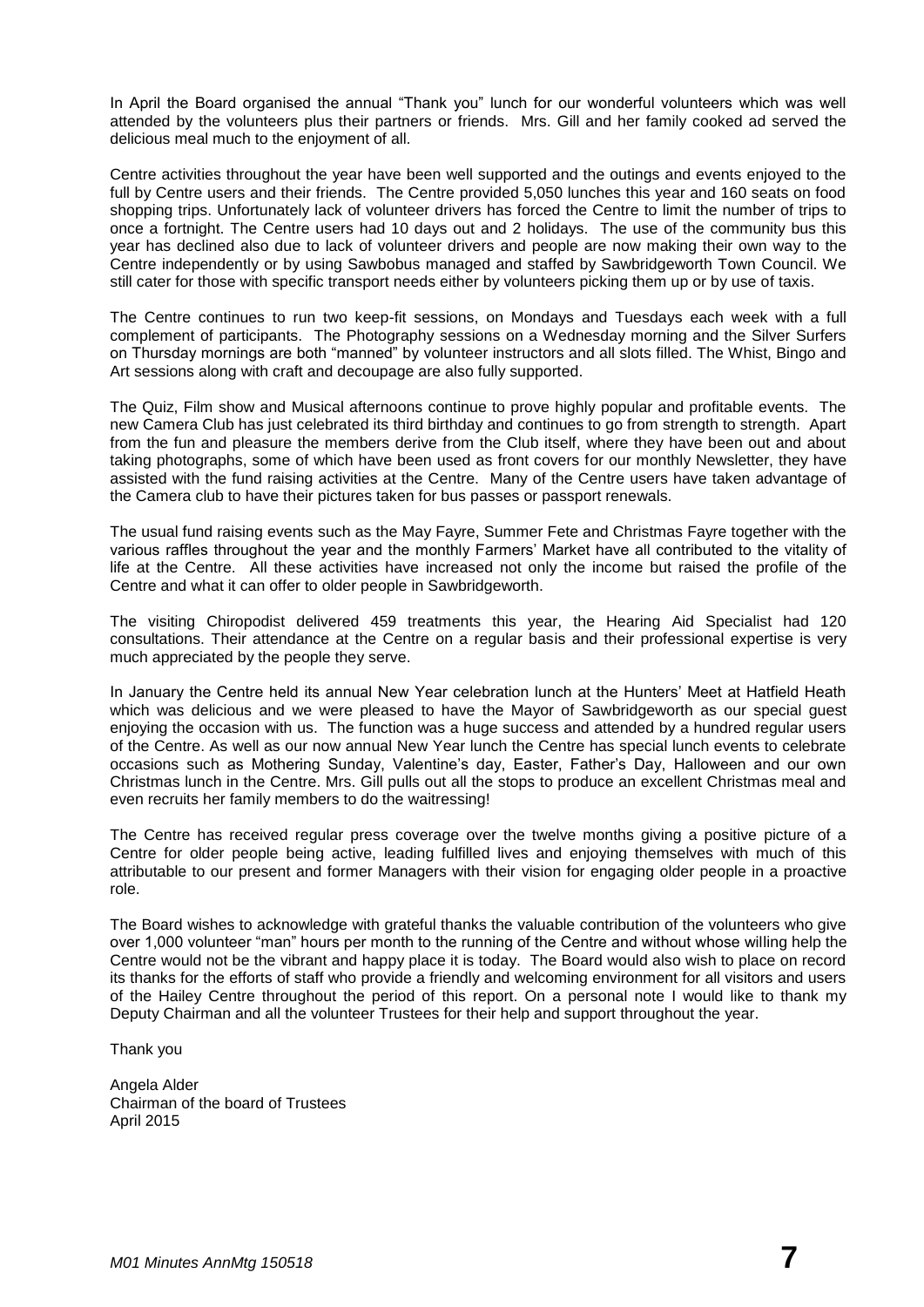## **SAWBRIDGEWORTH YOUNG PEOPLES RECREATION CENTRE CHAIRMAN'S REPORT**

### **REPORT FOR THE YEAR 2014/15**

*Objects and Powers*

**The purpose of the Centre is to help and educate the children and young people of Sawbridgeworth through their leisure time activities so to develop their physical, mental and spiritual capacities that they may grow to full maturity as individuals and as members of society and that their conditions of life may be improved.**

The Management Committee met only once during the period covered by this report and has dealt with matters relating to the efficient running of the Centre as and when they occurred.

The Management Committee consists of the following individuals

|                               | Cllr. D. Filler – Chairman (Appointed May 2012) )Town        |                      |  |
|-------------------------------|--------------------------------------------------------------|----------------------|--|
|                               | Cllr. Mrs. A. Alder – Hon. Secretary and Vice Chair (Council |                      |  |
| Cllr. T. Reeks                |                                                              | )Appointed May 2014  |  |
| Cllr. Mrs. R. Buckmaster      |                                                              | )Appointed Sept 2013 |  |
| Mr. R. Alder – Hon. Treasurer |                                                              | ) Appointed          |  |

Mrs. G. Hawkins **Mrs.** (a)  $\mathbf{b}$  by the Town Mrs. J. Kenny **International Council** Council Mrs. L. Mott P.C. Ray Larcombe – Police representative

Mrs. L. Dale – Centre Manager attends all Management Committee Meetings, manages the hall bookings, deals with problems, oversees the cleaning and sends out the invoices. She is paid a small honorarium.

The High Wych Pre-school Nursery continue to hire the Centre from Monday to Friday during school term time. The Management Committee is delighted to report that the Pre-school Nursery in its Ofsted report was categorised as Excellent.

The Management Committee is pleased to record the high level of hiring of the Centre which enables the Committee to finance additional facilities.

The plan to alter the current changing rooms into a large workshop space has been on hold for some time, however, it is hoped to make some progress towards adapting this area during the coming year. The Management Committee will be having discussions on the various options open to them for better utilisation of this space. The Committee is pleased to continue to provide parking space for the Town Council's buses.

We have again suffered vandalism this year and it is a troubling symptom of the times and needs constant vigilance on our part. The Management Committee took the decision in the autumn to suspend the Youth Group from use of the Centre until a Code of Conduct could be agreed with the young people and youth group leaders. The Centre re-opened to the Youth group in February and I am pleased to report that no untoward incidents have occurred to date. Firm action will be taken by the Committee against anyone committing an offence. Litter is another ongoing problem which despite providing additional litter bins is a continuing battle to keep the field clean.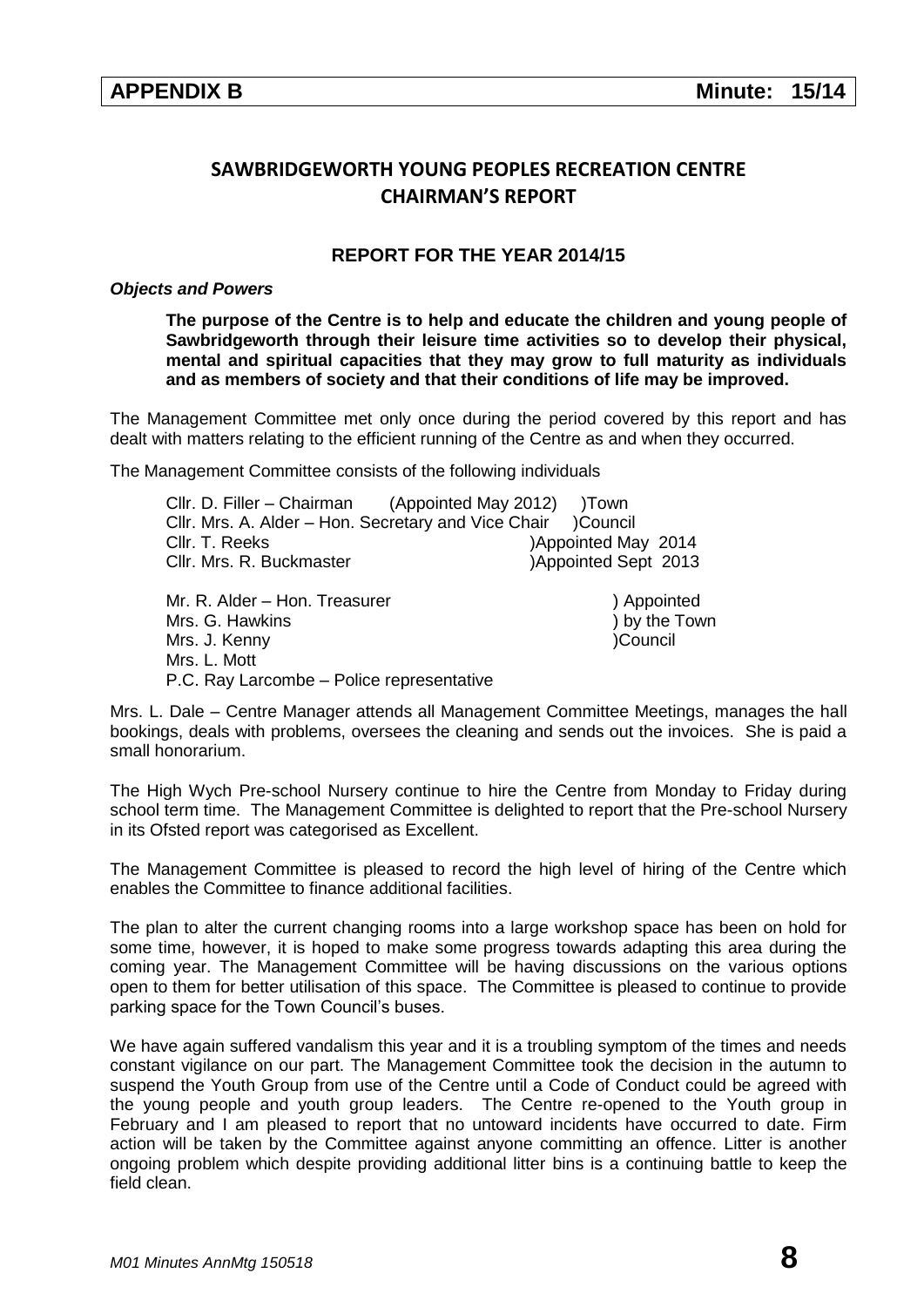The Summer Play Scheme was fully booked for every session and was once again well supported. The Summer Play Scheme will again take place this year and we are pleased to be able to keep the cost at last year's price of £5 per child per session. We have kept the daily charge at the same rate so that our local children can benefit from a safe and secure well run play scheme and parents can have full confidence when sending their children to attend a professionally managed scheme.

The play equipment has been well maintained throughout the year and we are grateful for the regular inspection and litter picks carried out by the Town Ranger. During the year the Committee felt compelled to erect a barrier onto the field in light of local itinerant invasion of open land when we feared the playing field might suffer such an invasion.

The junior section of Sawbridgeworth Town Football Club continue to play regular football matches on the field which we are pleased to encourage as part of keeping our young people fit and healthy with regular physical activity. However, the Committee is encountering problems with the pitch at the top end of the field due to water logging which is probably due to the three large houses built on Cambridge Road. Sawbridgeworth Town Football Club has agreed to improve the drainage in that area to make the pitch useable for the younger players who currently cannot play there safely due to the pools of water. The Management Committee intend to upgrade the equipment in the small children's gated area by laying down a concrete area with road and hop scotch designs to develop eye coordination and provide an opportunity for road safety training by the pre-school nursery staff. We also hope to install a small round about for the younger children to play on.

The standard of cleaning in the hall, kitchen, toilets and other areas has been well maintained thanks to Mrs. Dale the Centre Manager.

In conclusion the Management Committee wishes to record its grateful thanks to the Town Council for the generous grant towards the cost of utilities and especially for the allocation of funding for the Play Scheme.

**Derek Filler Chairman April 2015**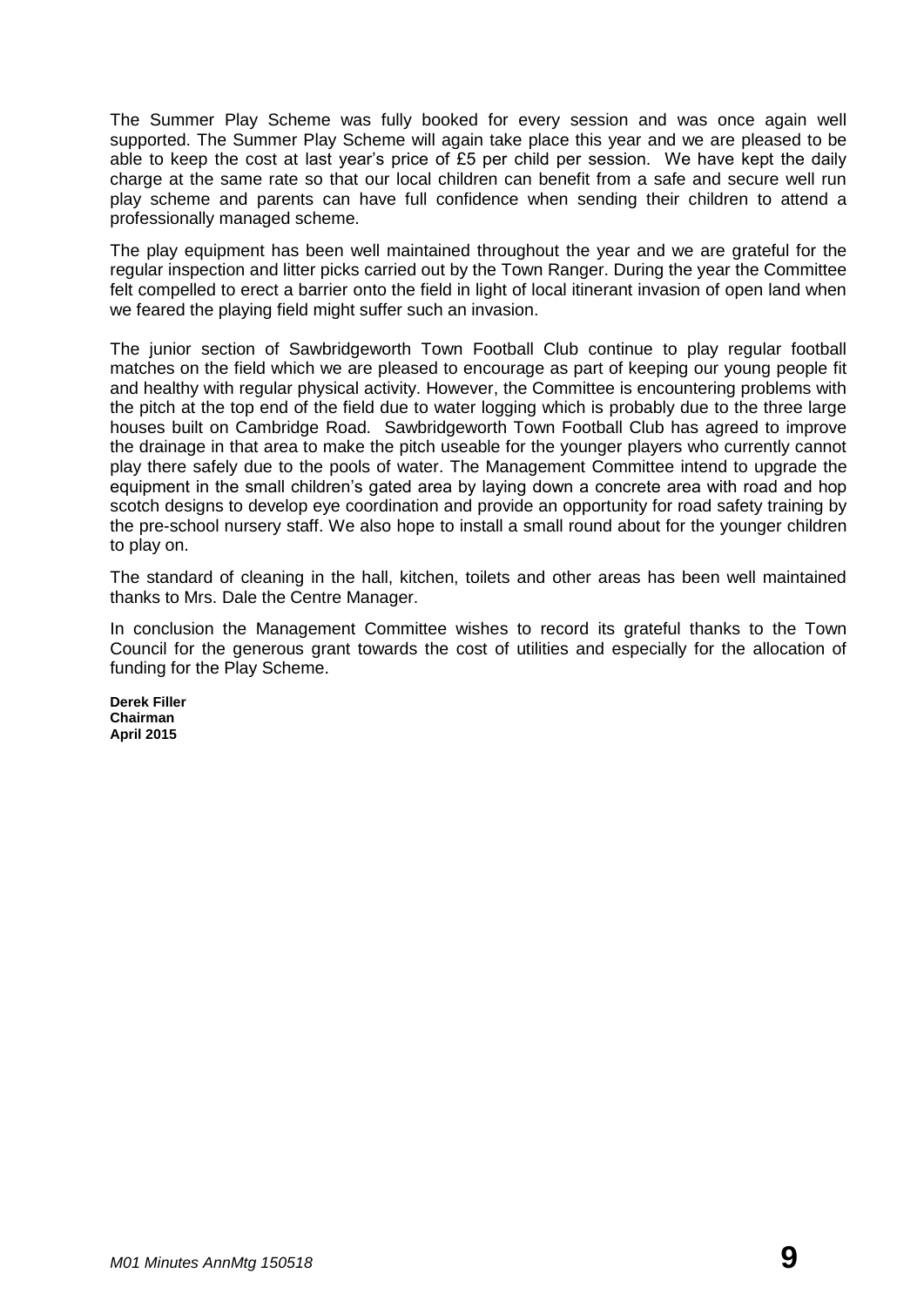# **Committee Structure & Members 2015/16**



**\*** In addition the mayor (EB) and deputy mayor (TR) may sit on any committee and rank *pari passu* with other members.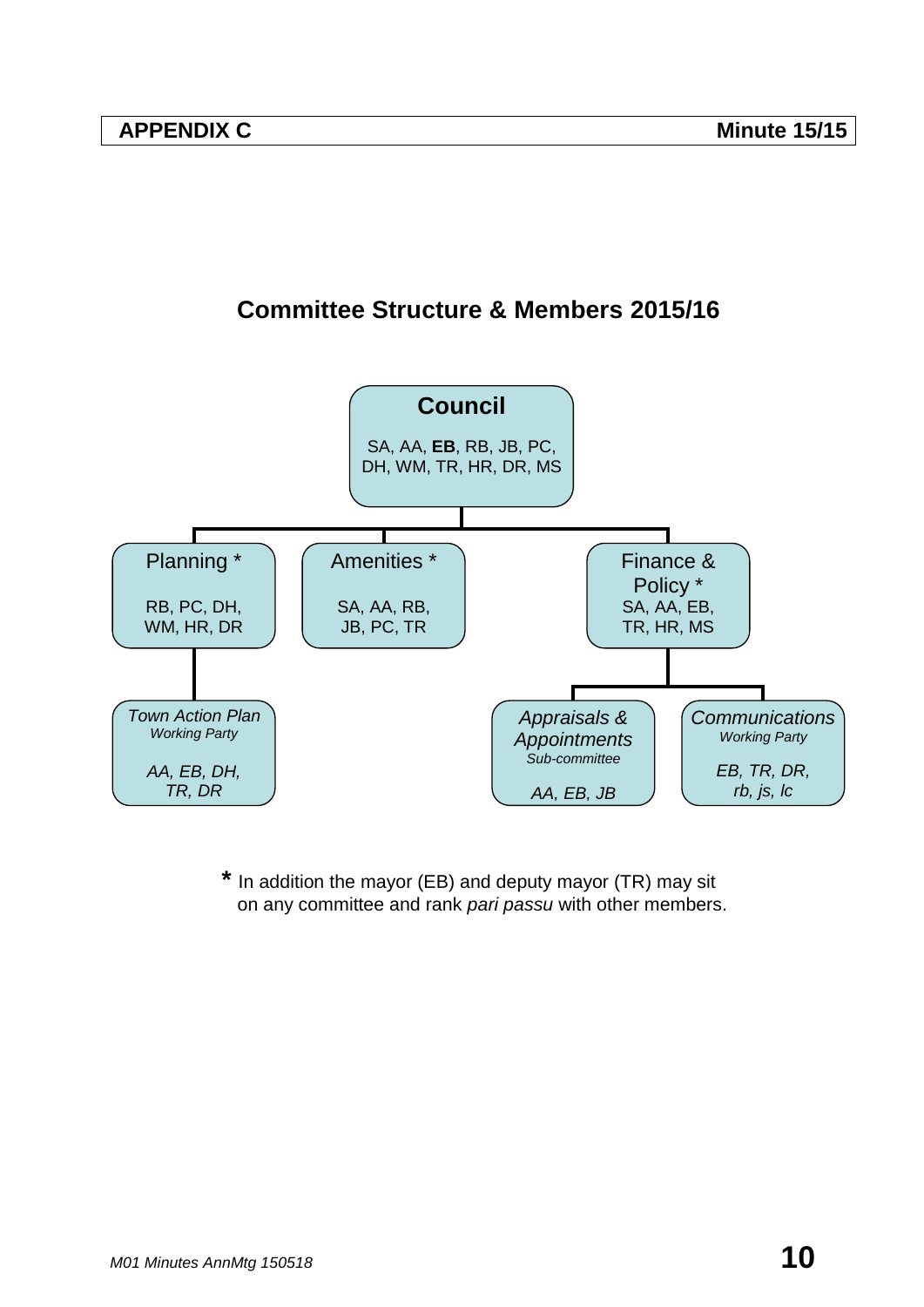# **SUBSCRIPTIONS**

|                                                                                                                    | <b>Resolved</b><br>2014/15 | <b>Proposed</b><br>2015/16 |
|--------------------------------------------------------------------------------------------------------------------|----------------------------|----------------------------|
| <b>Clerks &amp; Councils Direct</b>                                                                                | 12.00                      | nil                        |
| Council for the Protection of Rural England<br>(CPRE)                                                              | 45.00                      | 45.00                      |
| Association of Local Councils<br>National<br>Hertfordshire Association of Parish and Town<br>Councils (NALC/HAPTC) | 1,425.00                   | 1,430.00                   |
| Open Spaces Society (Direct Debit)                                                                                 | 45.00                      | 45.00                      |
| Society of Local Council Clerks (SLCC)                                                                             | 330.00                     | 335.00                     |
| Stop Harlow North.                                                                                                 | 100.00                     | 100.00                     |
| Institute of Local Council Management                                                                              | 60.00                      | 60.00                      |
| <b>CDA</b> for Hertfordshire                                                                                       | 30.00                      | 30.00                      |
| <b>Stop Stansted Expansion</b>                                                                                     | 50.00                      | 50.00                      |